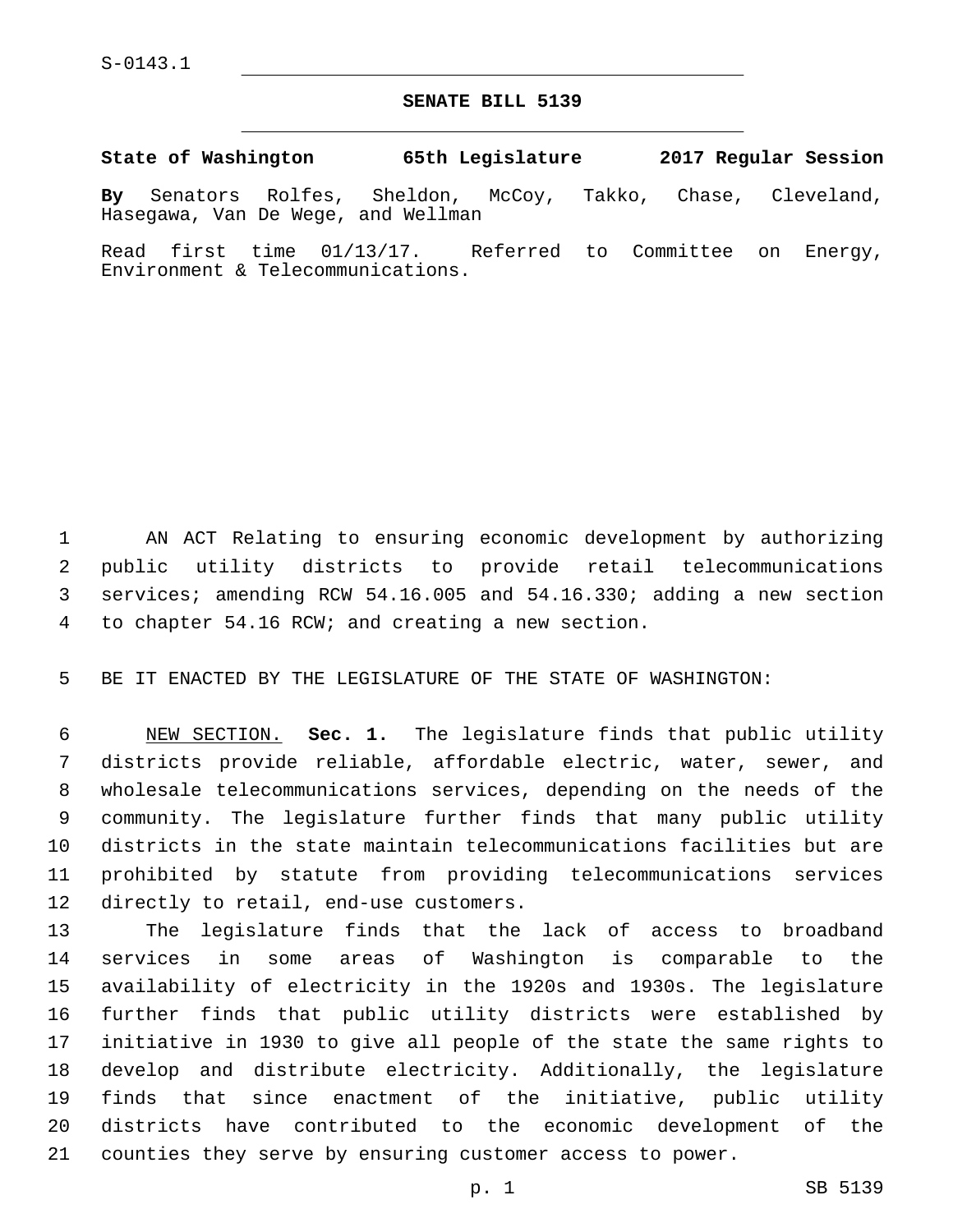The legislature finds that public utility districts are uniquely positioned to offer broadband services in part because locally elected public utility district boards ensure utility resources are managed in a manner that supports their local communities and 5 economies.

 The legislature intends for this act to authorize public utility districts to provide retail telecommunications services. The legislature further intends to provide a structured manner for which public utility districts may provide retail broadband services to 10 end-use customers.

 **Sec. 2.** RCW 54.16.005 and 2000 c 81 s 2 are each amended to read 12 as follows:

 The definitions in this section apply throughout this chapter 14 unless the context clearly requires otherwise.

 (1) "Commission" means the Washington utilities and 16 transportation commission.

17 (2) "District commission" means the governing board of a public utility district.

 (3) "Dominant internet service provider" means an internet service provider that provides retail internet access to at least 21 fifty-one percent of the total end-use customers connected to telecommunications facilities owned or leased by a public utility district.

 (4) "Retail telecommunications services" means the sale, lease, license, or indivisible right of use of telecommunications or telecommunications facilities directly to end users.

 (5) "Telecommunications" has the same meaning as that contained 28 in RCW 80.04.010.

 $((+3+))$  (6) "Telecommunications facilities" means lines, conduits, ducts, poles, wires, cables, crossarms, receivers, transmitters, instruments, machines, appliances, instrumentalities and all devices, real estate, easements, apparatus, property, and routes used, operated, owned, or controlled by any entity to facilitate the provision of telecommunications services.

 $((+4))$   $(7)$  "Wholesale telecommunications services" means the provision of telecommunications or telecommunications facilities for resale by an entity authorized to provide telecommunications services to the general public and internet service providers.

p. 2 SB 5139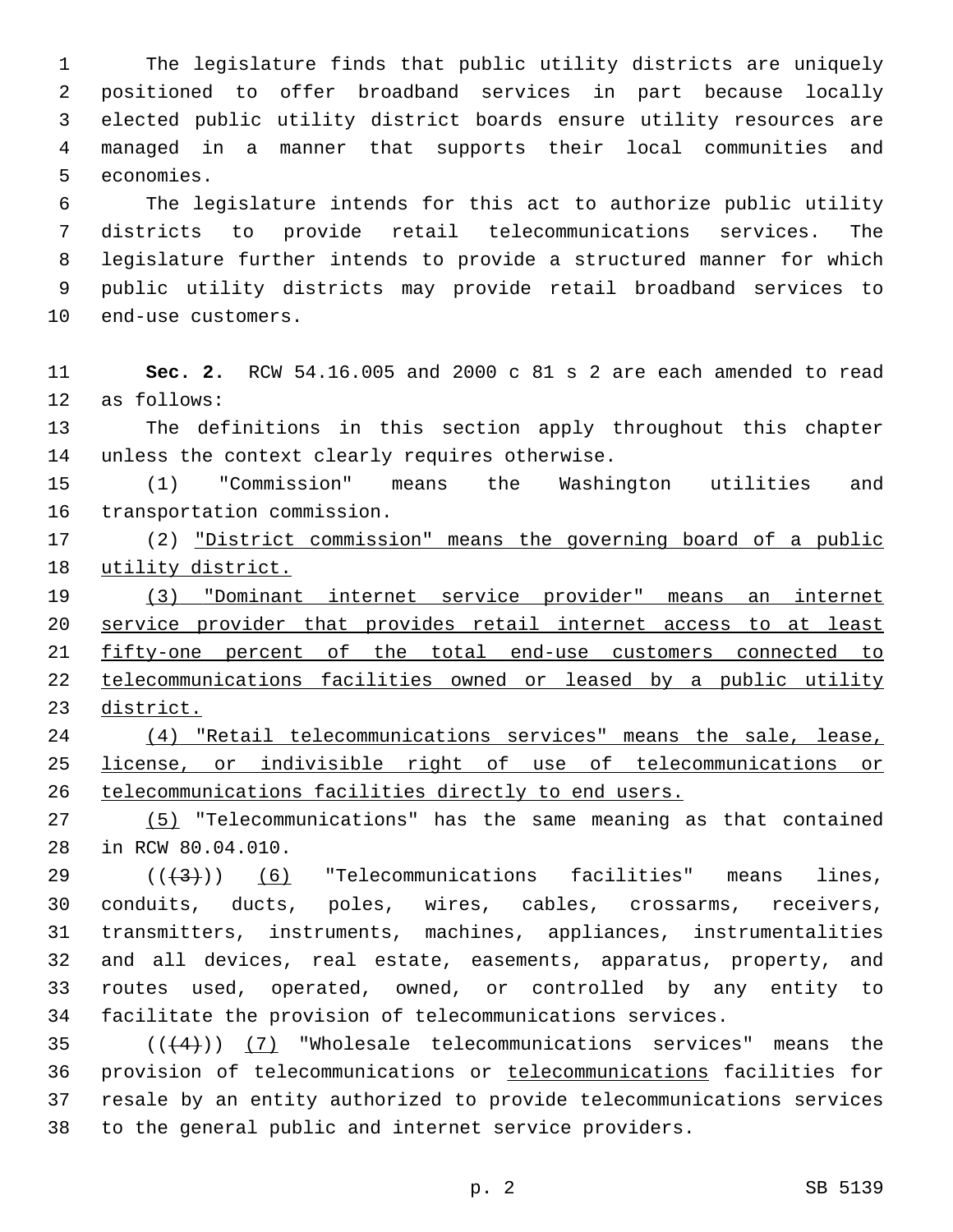**Sec. 3.** RCW 54.16.330 and 2004 c 158 s 1 are each amended to 2 read as follows:

 (1) A public utility district in existence on June 8, 2000, may construct, purchase, acquire, develop, finance, lease, license, handle, provide, add to, contract for, interconnect, alter, improve, repair, operate, and maintain any telecommunications facilities 7 within or ((without)) outside of the district's limits for any or all 8 of the following purposes:

9 (a) For the district's internal telecommunications needs; ((and))

 (b) For the provision of wholesale telecommunications services within the district and by contract with another public utility 12 district( $(-$ 

 Nothing in this subsection shall be construed to authorize public utility districts to provide telecommunications services to end users));

## (c) For the provision of retail telecommunications services and telecommunications facilities within the district; or

 (d) For the provision of retail telecommunications services or telecommunications facilities outside of the district by contract 20 with another public utility district or any other political subdivision of the state authorized to provide retail 22 telecommunications services in the state.

 (2) A public utility district providing wholesale or retail telecommunications services shall ensure that rates, terms, and conditions for such services are not unduly or unreasonably discriminatory or preferential. Rates, terms, and conditions are discriminatory or preferential when a public utility district 28 offering rates, terms, and conditions to an entity for wholesale or retail telecommunications services does not offer substantially similar rates, terms, and conditions to all other entities seeking 31 substantially similar services.

 (3) A public utility district providing wholesale or retail telecommunications services shall not be required to but may establish a separate utility system or function for such purpose. In 35 either case, a public utility district providing wholesale or retail telecommunications services shall separately account for any revenues and expenditures for those services according to standards established by the state auditor pursuant to its authority in chapter 43.09 RCW and consistent with the provisions of this title. Any revenues received from the provision of wholesale or retail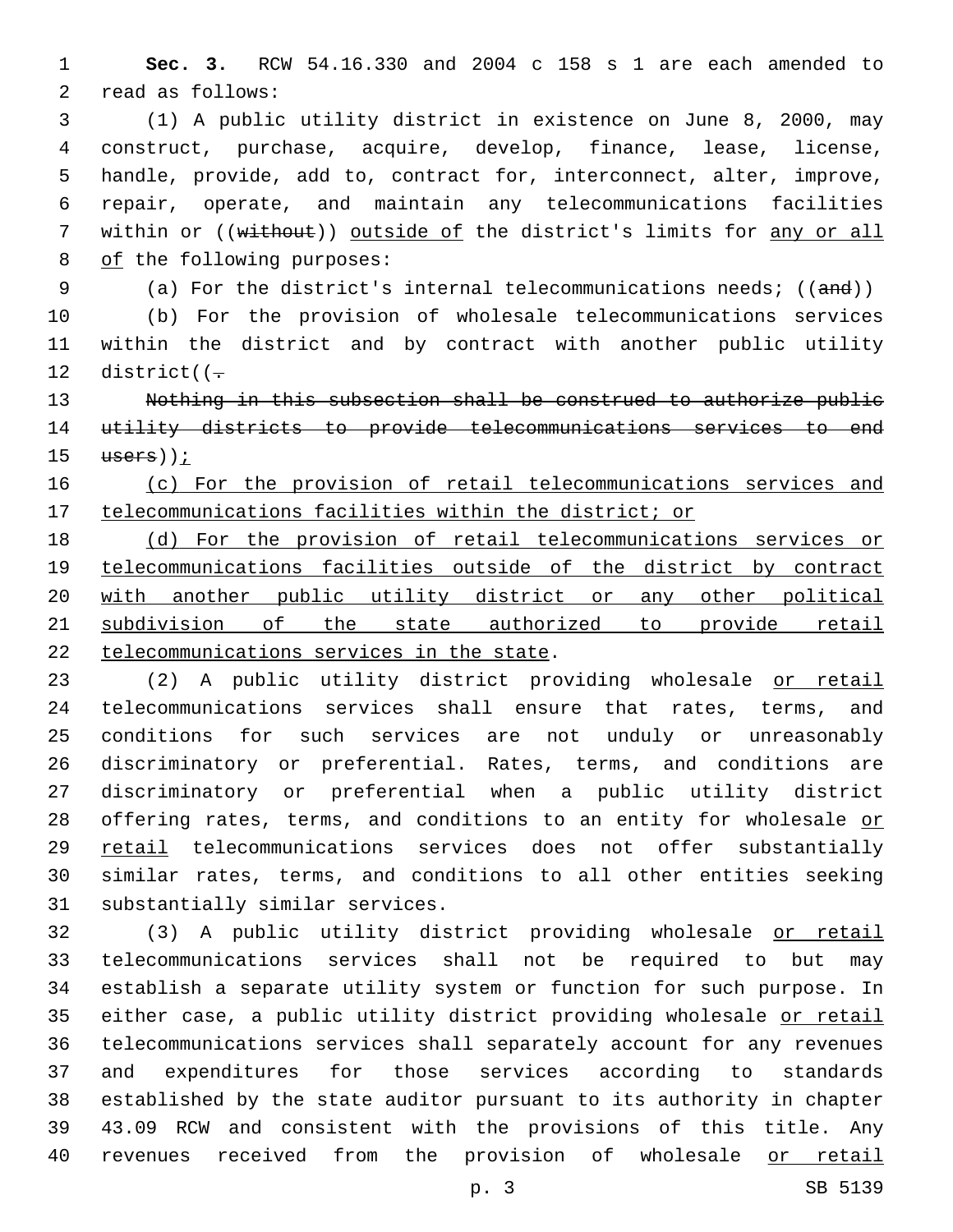telecommunications services must be dedicated to costs incurred to build and maintain any telecommunications facilities constructed, installed, or acquired to provide such services, including payments on debt issued to finance such services, until such time as any bonds or other financing instruments executed after June 8, 2000, and used to finance such telecommunications facilities are discharged or 7 retired.

 (4) When a public utility district provides wholesale or retail telecommunications services, all telecommunications services rendered to the district for the district's internal telecommunications needs shall be allocated or charged at its true and full value. A public utility district may not charge its nontelecommunications operations rates that are preferential or discriminatory compared to those it 14 charges entities purchasing wholesale or retail telecommunications 15 services.

 (5) If a person or entity receiving retail telecommunications 17 services from a public utility district under this chapter has a complaint regarding the reasonableness of the rates, terms, 19 conditions, or service provided, the person or entity may file a complaint with the district commission.

 (6) A public utility district shall not exercise powers of eminent domain to acquire telecommunications facilities or contractual rights held by any other person or entity to 24 telecommunications facilities.

 (( $(46)$ )) (7) Except as otherwise specifically provided, a public utility district may exercise any of the powers granted to it under this title and other applicable laws in carrying out the powers authorized under this section. Nothing in chapter 81, Laws of 2000 limits any existing authority of a public utility district under this 30 title.

 (8) If a dominant internet service provider, using telecommunications facilities of a public utility district that provides wholesale telecommunications services but does not provide retail telecommunications services, ceases to provide access to the internet to its end-use customers, the public utility district may provide access to the internet to the end-use customers of the dominant internet service provider in order for end-use customers to maintain access to the internet until a replacement internet service provider is, or providers are, in operation. Within thirty days of a dominant internet service provider ceasing to provide access to the

p. 4 SB 5139